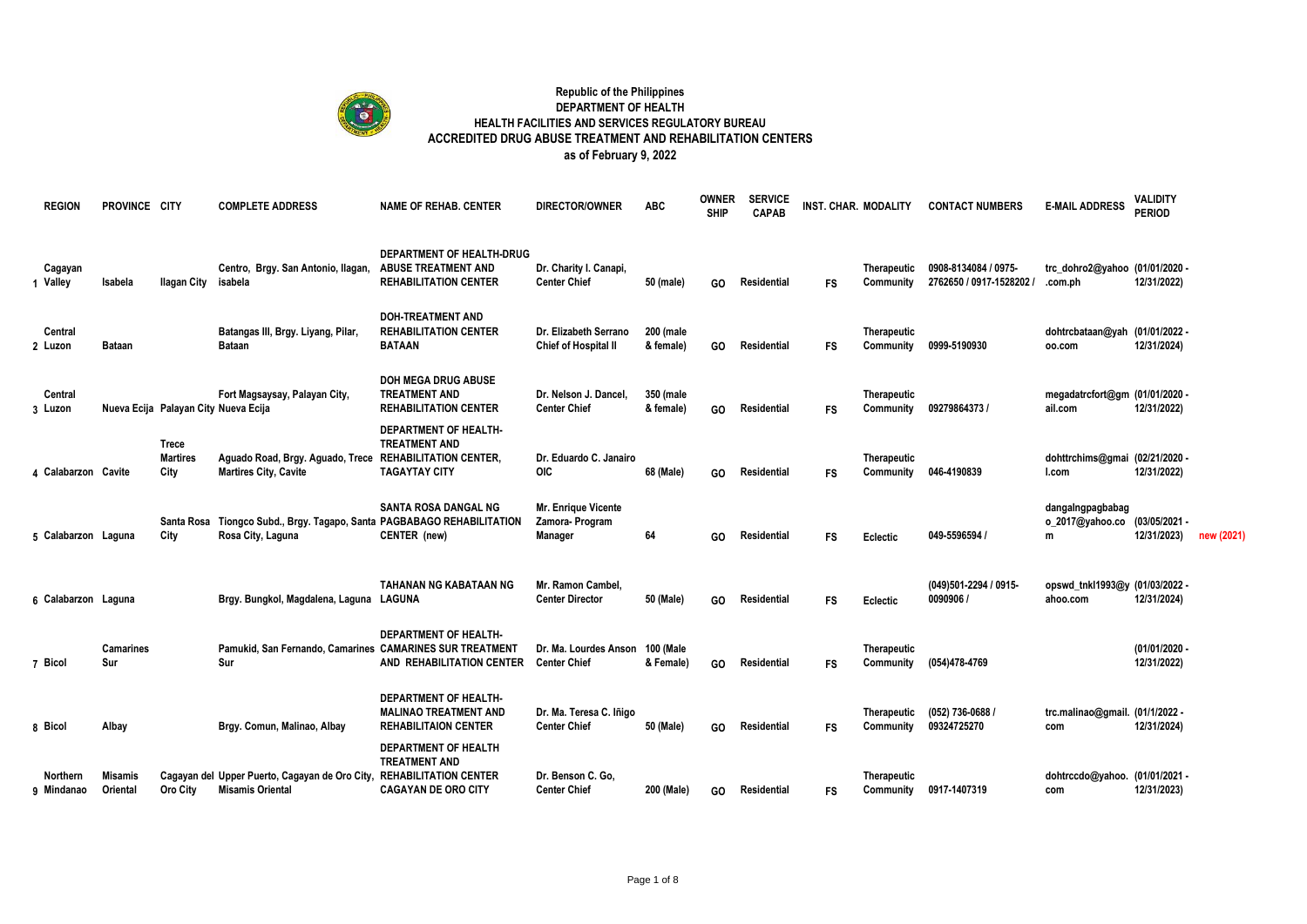

| <b>REGION</b>           | PROVINCE CITY                |                   | <b>COMPLETE ADDRESS</b>                                                                                                              | <b>NAME OF REHAB, CENTER</b>                                                                                           | <b>DIRECTOR/OWNER</b>                                               | <b>ABC</b>             | <b>OWNER</b><br><b>SHIP</b> | <b>SERVICE</b><br><b>CAPAB</b> | INST. CHAR. MODALITY |                                 | <b>CONTACT NUMBERS</b>                                     | <b>E-MAIL ADDRESS</b>                          | VALIDITY<br><b>PERIOD</b>    |            |
|-------------------------|------------------------------|-------------------|--------------------------------------------------------------------------------------------------------------------------------------|------------------------------------------------------------------------------------------------------------------------|---------------------------------------------------------------------|------------------------|-----------------------------|--------------------------------|----------------------|---------------------------------|------------------------------------------------------------|------------------------------------------------|------------------------------|------------|
| Northern<br>10 Mindanao | Lanao del<br><b>Norte</b>    | Iligan City       | Sitio Fatima, Brgy. Abuno, Iligan<br>City                                                                                            | <b>ILIGAN CITY DRUG TREATMENT</b><br>AND REHABILITATION CENTER                                                         | Dr. Ray P. Sagge Chief female)                                      | 30 (male &             | GO                          | Residential                    | <b>FS</b>            | Eclectic                        | 9267788300 /                                               | icdtrciligan@yahoo (08/04/2020 -<br>.com       | 12/31/2022)                  |            |
| Northern<br>11 Mindanao | <b>Misamis</b><br>Occidental | Oroquieta<br>City | Purok 1, Brgy. Buenavista,<br>Oroquieta City                                                                                         | <b>MISAMIS OCCIDENTAL DRUG</b><br><b>TREATMENT AND</b><br><b>REHABILITATION CENTER</b>                                 | Ms. Lorelie J. Yee                                                  | 80 (males)             | GO                          | <b>Residential</b>             | <b>FS</b>            | Eclectic                        | 088-5860341 / 5451747                                      |                                                | (01/01/2020 -<br>12/31/2022) |            |
| 12 Davao                | Davao del<br>Sur             |                   | Bago Oshiro, Tugbok District,<br>Davao City Davao City                                                                               | <b>DAVAO CITY TREATMENT AND</b><br><b>REHABILITATION CENTER FOR</b><br><b>DRUG DEPENDENTS</b>                          | Dr. Gene L. Gulanes.<br><b>Center Manager</b>                       | 100 (Male<br>& Female) | GO                          | Residential                    | <b>FS</b>            | <b>Therapeutic</b><br>Community | (082)293-0252 /                                            | dctrcdd@gmail,<br>com                          | (01/01/2020 -<br>12/31/2022) |            |
| 13 Davao                | Davao del<br>Sur             |                   | Brgy. Malagos, Baguio District,<br>Davao City Davao City, Davao del Sur                                                              | <b>DOH-TREATMENT AND</b><br><b>REHABILITATION CENTER</b><br>DAVAO (new)                                                | Dr. Caridad Matalam.<br>OIC, Chief of Hospital 75                   |                        | GO.                         | Residential                    | <b>FS</b>            | Therapeutic<br>Community        | (082)-2274073 loc 1138                                     | dohtrcmalagos@g<br>mail.com                    | (11/18/2021-<br>12/31/2023)  | new (2021) |
| 14 Davao                | Davao del<br><b>Norte</b>    |                   | Purok 2, Brgy, Poblacion, New<br>Corella, Davao del Norte                                                                            | <b>LUNTIANG PARAISO REGIONAL</b><br><b>REHABILITATION CENTER FOR</b><br><b>DRUG AND ALCOHOLIC</b><br><b>DEPENDENCY</b> | Dr. Joseph Nilo F.<br>Parreñas                                      | 50 male                | GO                          | Residential                    | <b>FS</b>            | Therapeutic<br>Community        | 084-6559396 / 0916-<br>3747024 / 0932-8438720              |                                                | (01/01/2021 -<br>12/31/2023) |            |
| Soccsksarg<br>15 en     | Sarangani                    |                   | Purok 4, Kawas, Alabel, Sarangani                                                                                                    | <b>SOCCSKSARGEN DRUG ABUSE</b><br><b>TREATMENT AND</b><br><b>REHABILITATION CENTER</b>                                 | Dr. Imelda K. Quinones, 150 (male)<br><b>Center Chief</b>           | 32 (female)            | GO.                         | Residential                    | <b>FS</b>            | Therapeutic<br>Community        | 083-8925678 /                                              | soccsksargen.datrc (09/15/2020 -<br>@gmail.com | 12/31/2022)                  |            |
| <b>16 NCR</b>           |                              | Marikina<br>City  | East Drive St. cor. Champagnat St.<br>Marikina Heights, Marikina City                                                                | <b>MARIKINA REHABILITATION</b><br><b>CENTER</b>                                                                        | Mr. Alfredo P. Castro Jr. 50 (Male &<br><b>Center Administrator</b> | Female)                | GO                          | Residential                    | <b>FS</b>            | Eclectic                        | (02)475-4269<br>Fax: 6456407 (Vice<br>Mayor's Office)      |                                                | (01/22/2021 -<br>12/31/2023) |            |
| <b>17 NCR</b>           |                              | Quezon City City  | Diamond Hills Subdivision, Molave<br>Extension, Brgy. Payatas B, Quezon QUEZON CITY DRUG TREATMENT Mr. Alfredo M. Foronda, 300 (Male | AND REHABILITATION CENTER                                                                                              | <b>Executive Assistant VI &amp; Female)</b>                         |                        | GO                          | Residential                    | <b>FS</b>            | Therapeutic<br>Community        | 4272219/2610863/9224361<br>/4447272 local<br>8205/84005025 |                                                | (01/01/2021 -<br>12/31/2023) |            |
| 18 Caraga               | Surigao del<br>Norte         |                   | Brgy. Anomar, Surigao City,<br>Surigao City Surigao del Norte                                                                        | <b>DRUG TREATMENT AND</b><br><b>REHABILITATION CENTER</b><br><b>CARAGA</b>                                             | Dr. Ma. Flordelis Llesis<br><b>Center Chief</b>                     | 50 (Male)              | GO                          | Residential                    | <b>FS</b>            | Therapeutic<br>Community        | 0908-4842490                                               | caragatrc@gmail.c (01/01/2021 -<br>om          | 12/31/2023)                  |            |
| 19 Caraga               | Agusan del<br>Sur            |                   | Purok II, Alegria, San Francisco,<br>Agusan del Sur                                                                                  | <b>DOH DRUG ABUSE TREATMENT</b><br>AND REHABILITATION CENTER-<br><b>AGUSAN DEL SUR (new)</b>                           | Dr. Melhammid C.<br>Tomawis                                         | 150                    | GO.                         | Residential                    | <b>FS</b>            | Therapeutic<br>Community        | 0928-722-0524 /                                            | dohdatrcagsur@g<br>mail.com                    | (09/22/2021 -<br>12/31/2023) | new        |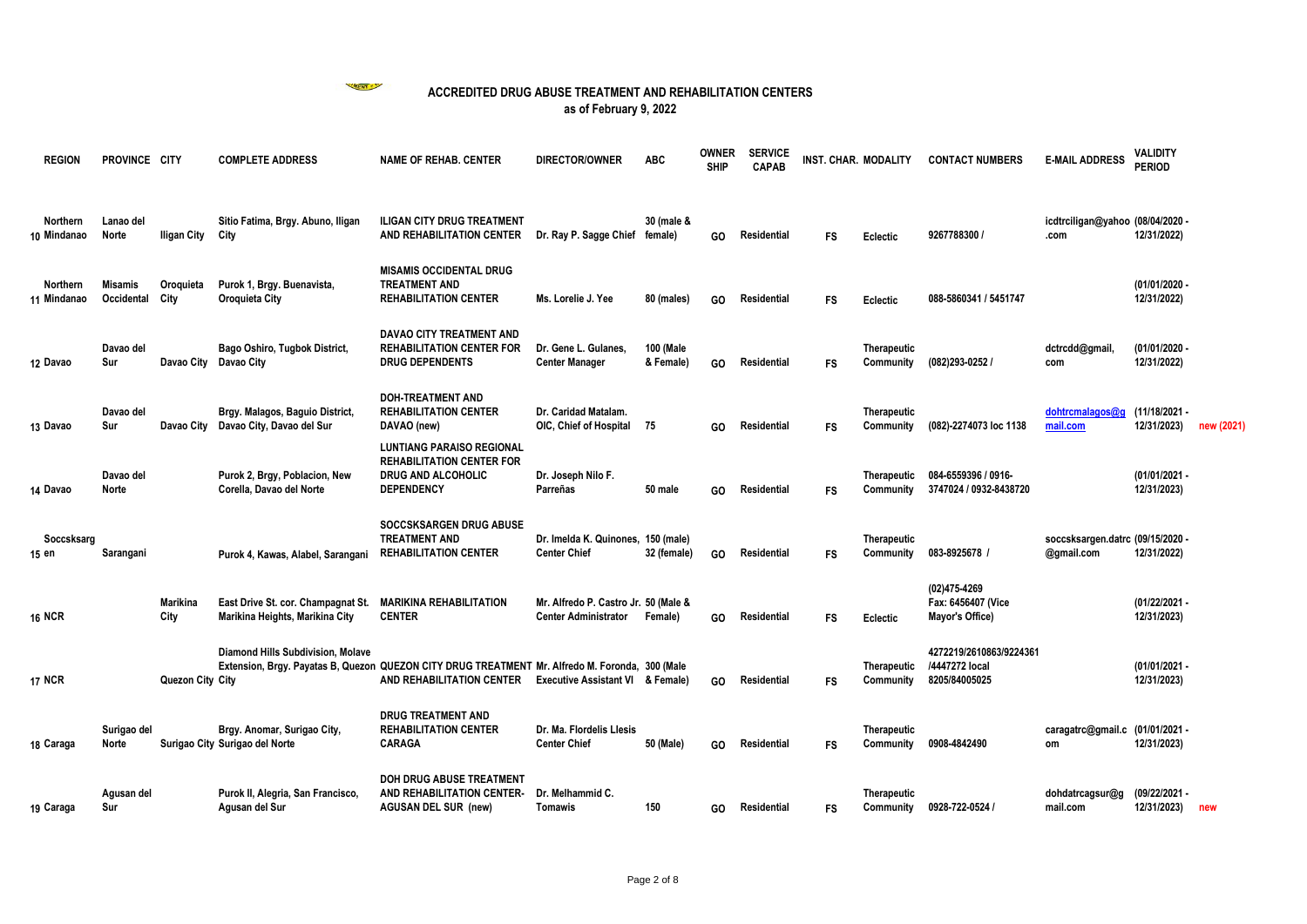

| <b>REGION</b>         | PROVINCE CITY    |                         | <b>COMPLETE ADDRESS</b>                                                                      | <b>NAME OF REHAB. CENTER</b>                                                                        | <b>DIRECTOR/OWNER</b>                            | <b>ABC</b>             | <b>OWNER</b><br><b>SHIP</b> | <b>SERVICE</b><br><b>CAPAB</b>            | <b>INST. CHAR. MODALITY</b> |                                 | <b>CONTACT NUMBERS</b>               | <b>E-MAIL ADDRESS</b>                                             | <b>VALIDITY</b><br><b>PERIOD</b> |                                                                         |
|-----------------------|------------------|-------------------------|----------------------------------------------------------------------------------------------|-----------------------------------------------------------------------------------------------------|--------------------------------------------------|------------------------|-----------------------------|-------------------------------------------|-----------------------------|---------------------------------|--------------------------------------|-------------------------------------------------------------------|----------------------------------|-------------------------------------------------------------------------|
| 20 llocos             | Pangasinan City  | Dagupan                 | Bonuan, Binloc, Dagupan City,<br>Pangasinan                                                  | DEPARTMENT OF HEALTH<br><b>TREATMENT AND</b><br><b>REHABILITATION CENTER</b><br><b>DAGUPAN</b>      | Dr. Zaldie Guieco,<br><b>Center Chief</b>        | 300 (male)             | GO                          | Residential<br>w/Out-Pt<br>Service        | <b>FS</b>                   | Therapeutic<br>Community        | (075) 653-9876 / 0948-<br>1941536 /  | tdagupan@gmail.<br>com                                            | (01/01/2020)<br>12/31/2022)      | from Residential<br>to Residential<br>with Outpatient<br><b>Service</b> |
| Western<br>21 Visayas | lloilo           |                         | Brgy. Rumbang, Pototan, Iloilo                                                               | <b>DOH-TREATMENT AND</b><br><b>REHABILITATION CENTER -</b><br><b>POTOTAN</b>                        | Dr. Maria Lourdes D.<br>Hembra                   | 100                    | GO                          | <b>Residential</b><br>w/Out-Pt<br>Service | <b>FS</b>                   | Therapeutic<br>Community        | 0908-8993824                         | dohtrcwv@gmail.c (09/16/2021<br>om                                | 12/31/2023                       | from Residentia<br>to Residential<br>with Outpatient<br><b>Service</b>  |
| Central<br>22 Visayas | Cebu             | <b>Mandaue</b><br>City  | Jagobiao, Mandaue City, Cebu                                                                 | <b>DOH-TREATMENT AND</b><br><b>REHABILITATION CENTER CEBU</b><br>CITY (new)                         | Dr. Jasmin T. Peralta.<br>MPH, DPCAM, FPSMSI 100 |                        | GO                          | <b>Residential</b><br>w/Out-Pt<br>Service | <b>FS</b>                   | Therapeutic<br>Community        | 032-4214085                          |                                                                   | (05/19/2021 -<br>12/31/2023)     | new                                                                     |
| Central<br>23 Visayas | Cebu             |                         | Candabong, Binlod, Argao, Cebu                                                               | <b>DEPARTMENT OF HEALTH</b><br><b>TREATMENT AND</b><br><b>REHABILITATION CENTER</b><br><b>ARGAO</b> | Dr. David Baron,<br><b>Chief of Hospital II</b>  | 200 (Male)             | GO                          | <b>Residential</b><br>w/Out-Pt<br>Service | <b>FS</b>                   | Therapeutic<br>Community        | 032-4858841                          | dohtrcargao@gmai (09/21/2021<br>l.com                             | 12/31/2023)                      | from Residentia<br>to Residential<br>with Outpatient<br><b>Service</b>  |
| Eastern<br>24 Visayas | Leyte            |                         | Brgy. Highway, Dulag, Leyte                                                                  | <b>DEPARTMENT OF HEALTH</b><br><b>TREATMENT AND</b><br><b>REHABILITATION CENTER</b>                 | Dr. Portia G. Aliposa.<br><b>Center Chief</b>    | 100 (male)             | GO                          | <b>Residential</b><br>w/Out-Pt<br>Service | <b>FS</b>                   | Therapeutic<br>Community        | 9778368017                           |                                                                   | (01/04/2022 -<br>12/31/2024)     | from Residentia<br>to Residential<br>with Outpatient<br><b>Service</b>  |
| <b>25 NCR</b>         |                  |                         | Camp Bagong Diwa, Bicutan,<br>Tagiug City Taguig City                                        | <b>DEPARTMENT OF HEALTH-</b><br><b>BICUTAN TREATMENT AND</b><br><b>REHABILITATION CENTER</b>        | Dr. Alfonso Villaroman,<br>Director II           | 550 (Male<br>& Female) | GO                          | Residential<br>w/Out-Pt<br>Service        | <b>FS</b>                   | <b>Therapeutic</b><br>Community | (02)838-0261 / 838-0093 /<br>7110782 |                                                                   | (12/22/2021)<br>12/31/2023)      | from Residential<br>to Residential<br>with Outpatient<br><b>Service</b> |
| 26 llocos             | La Union         | San<br>Fernando<br>City | <b>ITRMC Compound, Mac Arthur</b><br>Highway, Parian, San Fernando<br>City, La Union, Ilocos | <b>DOH-SAN FERNANDO LA UNION</b><br><b>TREATMENT AND</b><br><b>REHABILITATION CENTER (new)</b>      | Dr. Herminigilda D.<br>Salangad                  | N/A                    | GO                          | Non-<br>Residential                       | <b>FS</b>                   | Therapeutic<br>Community        | 072-6878070 to 79                    | doh sflutrc@gmail. (10/07/21 -<br>com                             | 12/31/2023)                      | new (2021)                                                              |
| Central<br>27 Luzon   | Tarlac           |                         | Hospital Drive, San Vicente, Tarlac<br>Tarlac City City, Tarlac                              | <b>TARLAC DRUG RECOVERY</b><br><b>CLINIC AND DRUG TESTING</b><br>LABORATORY (new)                   | Dr. Consolacion V.<br>Aquino                     | N/A                    | GO                          | Non-<br>Residential                       | <b>FS</b>                   | <b>MIOP</b>                     | 045-4365836 /                        | tarlacrecoveryclini<br>c2016@gmail.com 12/31/2023)                | (05/05/2021 -                    | new (2021)                                                              |
| 28 Davao              | Davao del<br>Sur |                         | Davao City CM Recto St., Bajada, Davao City                                                  | <b>CHD XI OUTPATIENT AND</b><br>AFTERCARE CENTER FOR DRUG<br><b>DEPENDENTS</b>                      | Dr. Caridad Matalam                              | N/A                    | GO                          | Non-<br>Residential                       | IB                          | <b>Therapeutic</b><br>Community | 0915-3839194 / 0912-<br>6035626      | dohroxiaftercareun<br>it@gmail.com/carm<br>atalam15@yahoo.c<br>om | (01/01/2022 -<br>12/31/2024)     |                                                                         |
| <b>29 NCR</b>         |                  | Pasig City              | 5th Floor, Pasig City Hall Bldg.,<br>Caruncho Ave., San Nicolas, Pasig<br>City               | <b>PASIG OUT-PATIENT FOR DRUG</b><br><b>ABUSERS</b>                                                 | Dr. Amelito V. Javier                            | N/A                    | GO.                         | Non-<br>Residential                       | <b>FS</b>                   | Therapeutic<br>Community        | 6431111 loc.392, 393 /<br>6400111    |                                                                   | (01/01/2021 -<br>12/31/2023)     |                                                                         |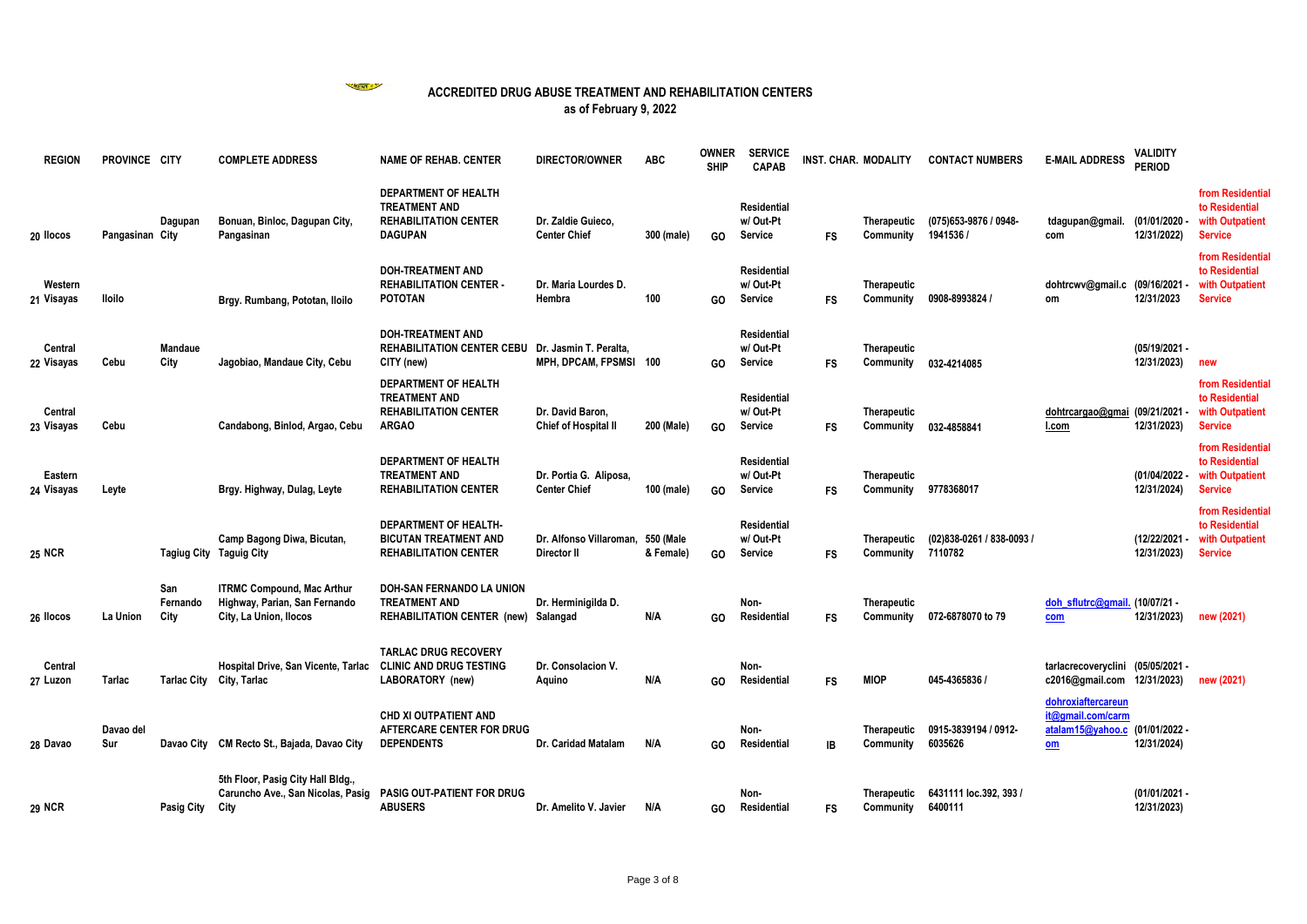WENT &

| <b>REGION</b>         | PROVINCE CITY  |                            | <b>COMPLETE ADDRESS</b>                                                              | <b>NAME OF REHAB, CENTER</b>                                                           | <b>DIRECTOR/OWNER</b>                                      | <b>ABC</b>            | <b>OWNER</b><br><b>SHIP</b> | <b>SERVICE</b><br><b>CAPAB</b> | INST. CHAR. MODALITY |                                 | <b>CONTACT NUMBERS</b>                                                 | <b>E-MAIL ADDRESS</b>                                        | <b>VALIDITY</b><br><b>PERIOD</b> |
|-----------------------|----------------|----------------------------|--------------------------------------------------------------------------------------|----------------------------------------------------------------------------------------|------------------------------------------------------------|-----------------------|-----------------------------|--------------------------------|----------------------|---------------------------------|------------------------------------------------------------------------|--------------------------------------------------------------|----------------------------------|
| 30 CAR                | <b>Benguet</b> | <b>Baguio City Benguet</b> | <b>BGH Compound, Baguio City,</b>                                                    | <b>OUT-PATIENT DRUG TREATMENT Dr. Clarette Rosario P.</b><br>AND REHABILITATION CENTER | Dv                                                         | N/A                   | GO.                         | Non-<br>Residential            | IB                   | Community                       | Therapeutic 074-4426231<br>0927-3419578 /                              | trcoutpatientbagui (01/01/2022 -<br>o@yahoo.com              | 12/31/2024)                      |
| <b>PRIVATE</b>        |                |                            |                                                                                      |                                                                                        |                                                            |                       |                             |                                |                      |                                 |                                                                        |                                                              |                                  |
| Central<br>1 Luzon    | <b>Bataan</b>  |                            | 71 Wakas South, Pilar, Bataan                                                        | <b>REBIRTH PHILIPPINES</b><br>THERAPEUTIC COMMUNITY<br><b>FOUNDATION, INC.</b>         | Eloisa S. Tria, DMD<br><b>Executive Director</b>           | 34 (Male &<br>Female  | <b>NGO</b>                  | Residential                    | <b>FS</b>            | <b>Therapeutic</b><br>Community | (047)237-0784 / 0917-<br>5535091 /                                     | rebirthphilippines5 (01/01/2021 -<br>97@gmail.com            | 12/31/2023)                      |
| Central<br>2 Luzon    | <b>Bulacan</b> |                            | #461 Libis na Maliit, Sulucan,<br>Angat, Bulacan                                     | <b>JO REFORMATION CENTER</b><br><b>CLINIC</b>                                          | Ms. Jocelyn T. Evia<br><b>Executive Director</b>           | 48 (Male &<br>Female  | <b>NGO</b>                  | Residential                    | <b>FS</b>            | Eclectic                        | 0943-2838284 / 0932-<br>4423214 /                                      | joreformationcente<br>rclinic@yahoo.com (01/01/2020 -<br>.ph | 12/31/2022)                      |
| Central<br>3 Luzon    | <b>Bulacan</b> |                            | Serapio-Ting Ville, San Nicolas,<br>Bulakan, Bulacan                                 | <b>BULACAN DRUG</b><br><b>REHABILITATION FOUNDATION.</b><br>INC.                       | Dr. Roberto D. Ramirez, 40 (Male &<br>Owner                | Female)               | <b>NGO</b>                  | Residential                    | <b>FS</b>            | <b>Therapeutic</b><br>Community | 0922-8611315 / 0922-<br>86111316                                       | bdrfi@yahoo.com                                              | (01/01/2020 -<br>12/31/2022)     |
| Central<br>4 Luzon    | <b>Bulacan</b> |                            | 441 Claro Santos St., Bonga Mayor, THERAPEUTIC COMMUNITY<br><b>Bustos, Bulacan</b>   | <b>REBIRTH PHILIPPINES</b><br>FOUNDATION, INC.                                         | Ms. Racquel Uychoco,<br><b>Executive Director</b>          | 35 (Male &<br>Female  | <b>NGO</b>                  | Residential                    | <b>FS</b>            | Therapeutic<br>Community        | (0917)597-7122 / 0932-<br>5050064                                      | rebirthtcfi@gmail.c (01/01/2020 -<br>om                      | 12/31/2022)                      |
| Central<br>5 Luzon    | Pampanga       |                            | Brgy. Sto. Niño, Magalang,<br>Pampanga                                               | <b>CENTRAL LUZON DRUG</b><br><b>REHABILITATION CENTER</b>                              | Dr. Conrado G. Briton.<br><b>Executive Director</b>        | 450 (Male<br>& Female | <b>NGO</b>                  | Residential                    | <b>FS</b>            | Therapeutic<br>Community        | 0917-5159985<br>0917-5222483 /                                         | cldrc.sbfi@yahoo.c (01/01/2021 -<br>om                       | 12/31/2023)                      |
| Central<br>6 Luzon    | Pampanga City  | Angeles                    | 32-F Flora Avenue Extension, Nepo<br>Center, Brgy. Cutcut, Angeles City,<br>Pampanga | <b>HOPEBRIDGE REHABILITATION,</b><br>INC.                                              | Ms. Melissa N. Mapua 61                                    |                       | <b>NGO</b>                  | Residential                    | <b>FS</b>            | Eclectic                        | 045-4365836 / 0917-<br>3035540                                         |                                                              | (12/11/2020 -<br>12/31/2022)     |
| 7 Calabarzon Batangas |                |                            | Brgy. Lapo-lapo 1st, San Jose,<br><b>Batangas</b>                                    | THE NAZARETH FORMATION<br><b>HOUSE "A BOD GARON</b><br>THERAPEUTIC COMMUNITY"          | Maria Alexandra Garon-<br>Mañosa, ICAP II,<br><b>MAOsv</b> | 50 (Male &<br>female) | <b>NGO</b>                  | Residential                    | <b>FS</b>            | Therapeutic<br>Community        | (02)820-6107<br>Fax: 02-8266234<br>0917-5714597 / 0917-<br>8097538     | nazarethformationh<br>ouse2015@gmail.c (01/01/2022 -<br>om   | 12/31/2024)                      |
| 8 Calabarzon Batangas |                | Lipa City                  | Gen. Luna St., Sabang, Lipa City,<br><b>Batangas</b>                                 | <b>LIPA REHABILITATION CENTER</b><br>CO. (NEW)                                         | <b>Christian Bernard A.</b><br><b>Manuel</b>               | 30                    | <b>NGO</b>                  | Residential                    | <b>FS</b>            | Eclectic                        | 043-7818991 /                                                          | bridgesof<br>hopelipa@gmail.co (03/11/2021 -<br>m            | 12/31/2023)                      |
| 9 Calabarzon Cavite   |                |                            | 87 Brgy. Bucal, Amadeo, Cavite                                                       | <b>AMAZING GIFT OF RECOVERY</b><br><b>REHABILITATION CENTER</b>                        | Mr. Reuben Aquino                                          | 14 (male)             |                             | NGO Residential                | FS                   | Eclectic                        | 09081491875/09172792892 amazing_rehab014 (01/01/2021 -<br>/046-6839259 | @yahoo.com                                                   | 12/31/2023)                      |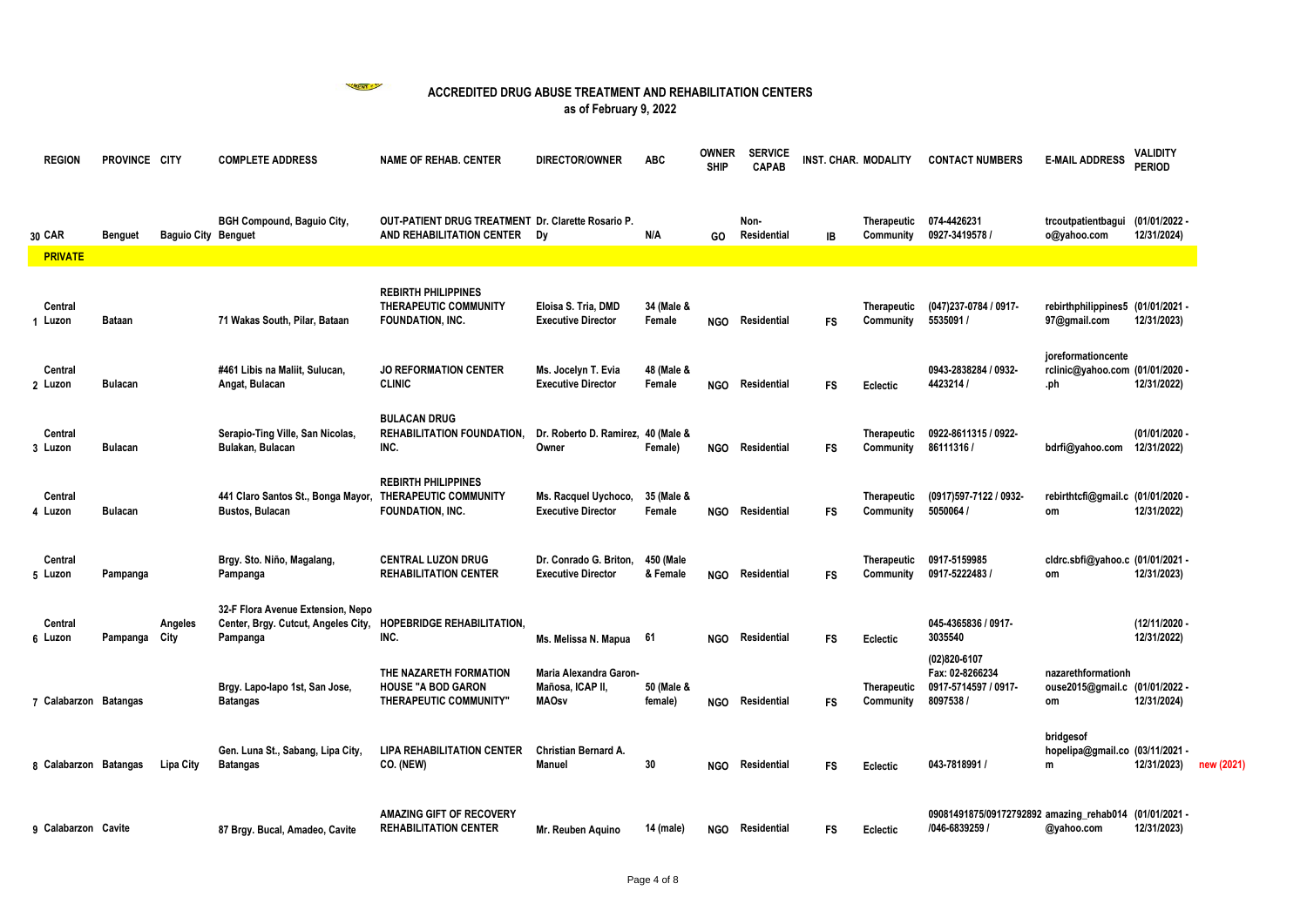

| <b>REGION</b>        | PROVINCE CITY |                 | <b>COMPLETE ADDRESS</b>                                                                                           | <b>NAME OF REHAB. CENTER</b>                                                                         | <b>DIRECTOR/OWNER</b>                                                             | <b>ABC</b>            | <b>OWNER</b><br><b>SHIP</b> | <b>SERVICE</b><br><b>CAPAB</b> | INST. CHAR. MODALITY |                                 | <b>CONTACT NUMBERS</b>                                                    | <b>E-MAIL ADDRESS</b>                                      | <b>VALIDITY</b><br><b>PERIOD</b> |            |
|----------------------|---------------|-----------------|-------------------------------------------------------------------------------------------------------------------|------------------------------------------------------------------------------------------------------|-----------------------------------------------------------------------------------|-----------------------|-----------------------------|--------------------------------|----------------------|---------------------------------|---------------------------------------------------------------------------|------------------------------------------------------------|----------------------------------|------------|
| 10 Calabarzon Cavite |               |                 | 027-C Brgy. Salaban, Amadeo,<br>Cavite                                                                            | <b>LORD'S AGAPE RECOVERY</b><br><b>CENTER, INC.</b>                                                  | Ms. Cheryl Odsinada                                                               | 32 (Male &<br>Female  | NGO                         | Residential                    | <b>FS</b>            | Eclectic                        | 0917-5088089/046-<br>4133065/                                             | lords.agape@yaho (01/01/2020 -<br>o.com                    | 12/31/2022)                      |            |
| 11 Calabarzon Cavite |               |                 | Purok 1, Sitio Tigas, Brgy. May<br>Mangga, Amadeo, Cavite                                                         | TCIVILLAGE, INC.                                                                                     | Mr. Dionisio I. Tan, Jr.                                                          | 80 (male &<br>female) | <b>NGO</b>                  | Residential                    | <b>FS</b>            | Eclectic                        | 0977-8140656/0949-67357/<br>0939-5673118/0922-<br>8653991/0917-5457319    | tcivillage@gmail.co (01/01/2021 -<br>m<br>afiemar.techno@g | 12/31/2023)                      |            |
| 12 Calabarzon Cavite |               |                 | Crisanto M. delos Reyes Ave.,<br>Dagatan, Amadeo, Cavite                                                          | <b>TULAY NG BAGONG BUHAY</b><br><b>REHABILITATION CENTER (new)</b>                                   | Adrian L. Fumar -<br><b>Program Director</b>                                      | 32                    | <b>NGO</b>                  | Residential                    | <b>FS</b>            | Therapeutic<br>Community        | 0966-6700224 / 0968-<br>2909595 / 0956-2073638                            | mail.com /<br>tbb.rehabcenter18<br>@gmail.com              | (10/05/2021-<br>12/31/2023)      | new (2021) |
| 13 Calabarzon Cavite |               |                 | Purok 4, Brgy. Putting Kahoy,<br>Silang, Cavite                                                                   | <b>EYE OF HOPE REHABILITATION</b><br>CENTER (new)                                                    | Joseph Escueta Patron 24                                                          |                       | NGO                         | Residential                    | <b>FS</b>            | <b>Therapeutic</b><br>Community | 0926-6230611                                                              | josephpatron5@g<br>mail.com                                | (1/24/2022 -<br>12/31/2024)      | new (2022) |
| 14 Calabarzon Cavite |               |                 | 0315 General Emilio Aguinaldo<br>Highway, Brgy. Lalaan 2, Silang,<br>Cavite                                       | <b>LIFELINE REHABILITATION</b><br><b>CENTER</b>                                                      | <b>Lemwel Cortez</b>                                                              | 35 (Male &<br>Female) | NGO                         | Residential                    | <b>FS</b>            | Therapeutic<br>Community        | 046-4832178 /                                                             | Ircprogram@gmail. (01/01/2021 -<br>com                     | 12/31/2023)                      |            |
| 15 Calabarzon Cavite |               |                 | Purok 2, Brgy. Lalaan I, Gen. Emilio TREATMENT & REHABILITATION<br>Aguinaldo Highway, Silang, Cavite CENTER, INC. | SHELTER OF HOPE DRUG                                                                                 | Maria Divina D.<br>Angeles, President and 16 male/ 4<br><b>Executive Director</b> | female                | <b>NGO</b>                  | Residential                    | FS                   | Eclectic                        | 0927-8472771 / 046-<br>4048833/0977-2709385                               | shelterofhopedatrc (01/01/2022 -<br>@yahoo.com.ph          | 12/31/2024)                      |            |
| 16 Calabarzon Cavite |               |                 | B23 L19 Gladiola St., Garden Coast<br>Resort Subd., Brgy. Capipisa,<br>Tanza, Cavite                              | <b>ARMC DRUG REHABILITATION</b><br><b>CENTER</b> (new)                                               | Dr. Maria Cynthia R.<br>Saiatan, FPOGS                                            | 8                     | <b>NGO</b>                  | Residential                    | <b>FS</b>            | Eclectic                        | 02-79109681/0917-<br>6282605 / 0908-6644877                               | nozarme 1@üáhoo (10/11/2021 -<br>.com                      | 12/31/2023)                      | new (2021) |
| 17 Calabarzon Cavite |               | Tagaytay        | D. Cruzado Road, Guinhawa South,<br><b>Tagaytay City</b>                                                          | <b>CHANGE AND RECOVERY (CARE)</b><br>TREATMENT & REHABILITATION Ms. Ma. Fe Cabueños<br><b>CENTER</b> | <b>Facility Director</b>                                                          | 38 (Male &<br>Female) | NGO                         | Residential                    | <b>FS</b>            | <b>Therapeutic</b><br>Community | 0917-8982935<br>0921-2782578<br>0917-1492711 /                            | mafecabuenos@g<br>mail.com                                 | (01/01/2021 -<br>12/31/2023)     |            |
| 18 Calabarzon Laguna |               |                 | Jamboree Road, Economic Garden,<br>PCAARRD, Brgy. Timugan, Los<br>Baños, Laguna                                   | <b>BRIDGES OF HOPE DRUG AND</b><br><b>GAMBLING AND ALCOHOL</b><br><b>REHABILITATION CENTER</b>       | Mr. Jonathan G. Reyes - 48 (Male &<br><b>Program Director</b>                     | Female)               | <b>NGO</b>                  | Residential                    | <b>FS</b>            | Eclectic                        | 0917-5898181 / 0905-<br>3037500 /                                         | bridgesofhope.lb@ (10/16/2020 -<br>gmail.com               | 12/31/2022)                      |            |
| 19 Calabarzon Laguna |               | Cabuyao<br>City | #0633 Brgy. Mamatid, Cabuyao,<br>Laguna                                                                           | <b>ONE ALGON PLACE</b><br>FOUNDATION, INC.                                                           | <b>Cel Casas-Gonzales</b><br><b>Prevention Director</b>                           | 8 (Male &<br>Female   |                             | NGO Residential                | FS                   | Eclectic                        | 02-8610585 / 02-8610533<br>Fax: 5844301 / 0917-<br>5555030 / 0932-8456674 |                                                            | (01/01/2020)<br>12/31/2022)      |            |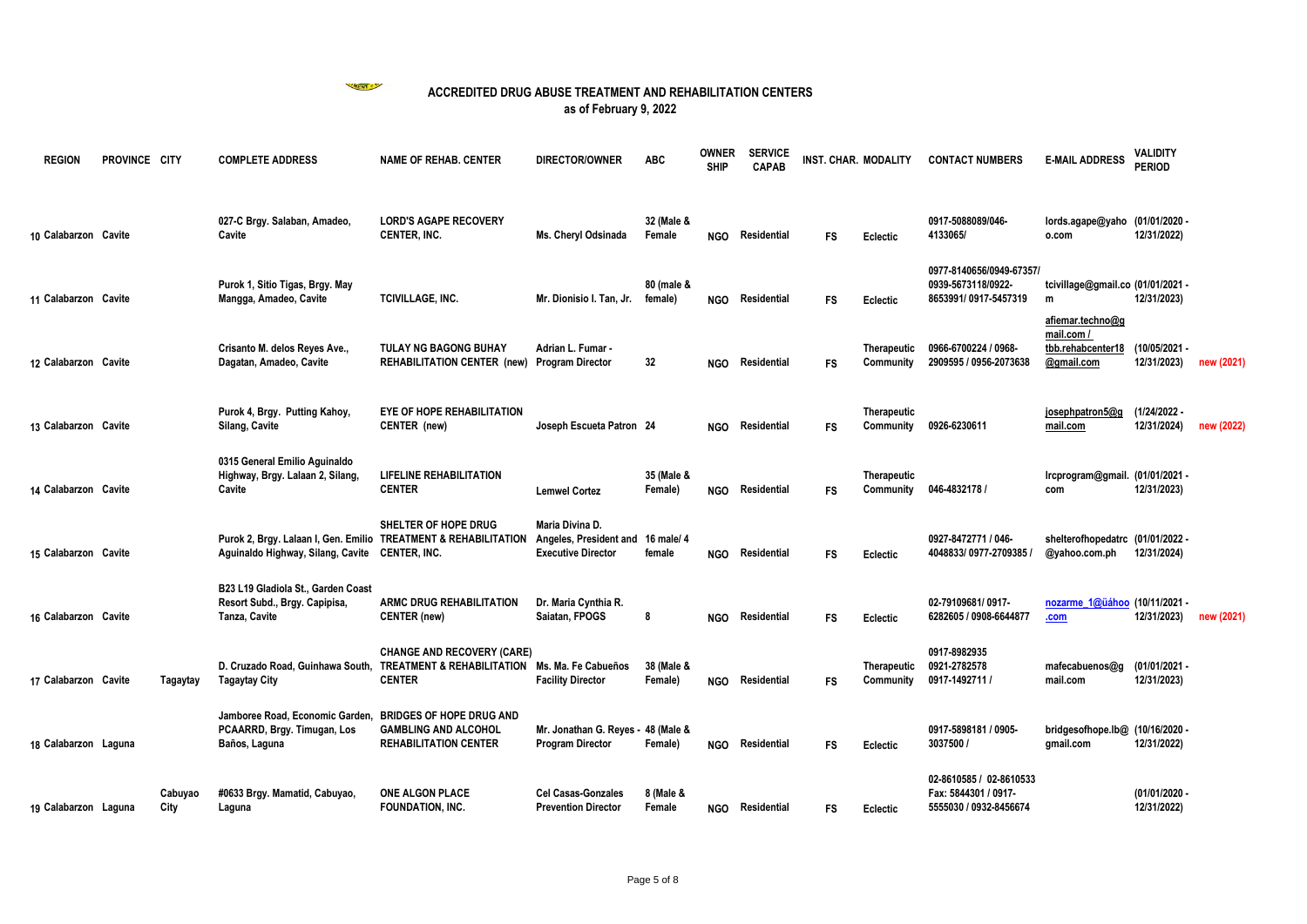

| <b>REGION</b>         | PROVINCE CITY               |                          | <b>COMPLETE ADDRESS</b>                                                               | <b>NAME OF REHAB. CENTER</b>                                                               | <b>DIRECTOR/OWNER</b>                                                  | <b>ABC</b>            | <b>OWNER</b><br><b>SHIP</b> | <b>SERVICE</b><br><b>CAPAB</b> | INST. CHAR. MODALITY |                                 | <b>CONTACT NUMBERS</b>                                            | <b>E-MAIL ADDRESS</b>                                               | <b>VALIDITY</b><br><b>PERIOD</b> |            |
|-----------------------|-----------------------------|--------------------------|---------------------------------------------------------------------------------------|--------------------------------------------------------------------------------------------|------------------------------------------------------------------------|-----------------------|-----------------------------|--------------------------------|----------------------|---------------------------------|-------------------------------------------------------------------|---------------------------------------------------------------------|----------------------------------|------------|
| 20 Calabarzon Laguna  |                             | Calamba<br>City          | 1135 Bagong Kalsada, Purok 4,<br>Calamba City, Laguna                                 | <b>SERENE PERSONA</b><br><b>ENHANCEMENT CENTER</b>                                         | Ms. Julie May Muñoz<br>Owner                                           | 16 (Male)             | <b>NGO</b>                  | Residential                    | <b>FS</b>            | Eclectic                        | 049-5087004 / 0998-<br>8555300 / 0917-8851845 /<br>0906-0590203 / | muñoz_juliemay@y<br>ahoo.com /<br>rehab.sereneperso<br>na@gmail.com | (01/01/2021 -<br>12/31/2023)     |            |
| 21 Calabarzon Laguna  |                             | Calamba<br>City          | 55 Brgy. Pansol, Calamba, Laguna                                                      | SPRINGWELLS OF HOPE, INC.<br>DRUG AND ALCOHOL ABUSE<br><b>REHABILITATION CENTER</b>        | Mr. Gonzalo Jesus R.<br>Garcia III, Managing<br><b>Director</b>        | 40 (Male &<br>Female) | <b>NGO</b>                  | Residential                    | FS                   | Eclectic                        | (02)420-8243 / 049-<br>5453644 fax / 0917-<br>8907545             | springwellssofhop<br>e@ymail.com                                    | (01/01/2020 -<br>12/31/2022)     |            |
| 22 Calabarzon Rizal   |                             |                          | #44 Dama de Noche St., Brgy. San<br>Carlos, Binangonan, Rizal                         | <b>BRIDGES OF HOPE RIZAL, INC.</b><br>(new)                                                | <b>Dean Edmund Michael</b><br>G. Calleja- Executive<br><b>Director</b> | 42                    | NGO                         | Residential                    | <b>FS</b>            | Eclectic                        | 02-72555514/                                                      | bridgesofhoperizal<br>@gmail.com                                    | (03/23/2021 -<br>12/31/2023)     | new (2021) |
| 23 Calabarzon Rizal   |                             | Antipolo<br>City         | 777 Outlook Drive, Loresville Subd., CENTER FOR CHRISTIAN<br>San Roque, Antipolo City | <b>RECOVERY</b>                                                                            | Mr. Cenen Enrique W.<br>Corpus<br><b>Executive Director</b>            | 34 (Male &<br>Female) | <b>NGO</b>                  | Residential                    | FS                   | Hazelden<br>Minnesotta          | (02)6348632 / 0917-<br>6347138 0933-8662429 /                     | davis_dakis@yaho (01/01/2021 -<br>o.com                             | 12/31/2023)                      |            |
| 24 Calabarzon Rizal   |                             | Antipolo<br>City         | #5 Woodpecker Drive, Victoria<br>Valley Subd., Antipolo city                          | <b>CROSSROADS TREATMENT AND Fr. Clifford G. Gavina</b><br><b>REHABILITATION, INC.</b>      | <b>Executive Director</b>                                              | 46 (Male)             | NGO                         | Residential                    | FS                   | <b>Therapeutic</b><br>Community | (02) 570-8596 / 2823<br>0998-7939114 / 0939-<br>7720385           | crossroadsmshr@y (01/01/2021 -<br>ahoo.com                          | 12/31/2023)                      |            |
| Western<br>25 Visayas | Negros<br>Occidental        | <b>Bacolod</b><br>City   | 2488 Palo Santo St., Brgy.<br>Villamonte, Bacolod City, Negros                        | THE NEW BEGINNINGS<br>FOUNDATION, INC. (new)                                               | Ma. Rosario C. Velez<br><b>Executive Director</b>                      | 14                    | <b>NGO</b>                  | Residential                    | <b>FS</b>            | Hazelden<br>Minnesotta          | 034-4587273 / 0917-<br>5536036 / 0966-5927704 /                   | nbf.bcd6100@gmai (03/10/2021 -<br>l.com                             | 12/31/2023)                      | new (2021) |
| Western<br>26 Visayas | <b>Negros</b><br>Occidental | <b>Victorias</b><br>City | Camp Gen. Aniceto Lacson Cpd.,<br>Victorias City, Negros Occidental                   | <b>NEGROS OCCIDENTAL DRUG</b><br><b>REHABILITATION CENTER 'ANG</b><br>DALANGPAN            | Dr. Ernesto A. Palanca, 50 (Male &<br><b>Executive Director</b>        | Female)               | <b>NGO</b>                  | Residential                    | <b>FS</b>            | Eclectic                        | Telefax: (034)399-3388                                            |                                                                     | (01/05/2021 -<br>12/31/2023)     |            |
| Central<br>27 Visayas | Cebu                        |                          | Purok 4, Sitio Bayong, Brgy.<br>Cadulawan, Minglanilla, Cebu                          | <b>F.A.R.M. RECOVERY CENTER</b><br>(new)<br><b>CEBU NORTH GENERAL</b>                      | Ailhenne Zoe H.<br>Cabalan                                             | 42                    | <b>NGO</b>                  | Residential                    | FS                   | Eclectic                        | 032-3401899 /                                                     | farm.recovery@gm (04/16/2021 -<br>ail.com                           | 12/31/2023)                      | new (2021) |
| Central<br>28 Visayas | Cebu                        | <b>Cebu City</b>         | Kauswagan Road, Talamban, Cebu<br>City                                                | <b>HOSPITAL CHEMICAL</b><br><b>DEPENDENT'S CONTROL AND</b><br><b>REHABILITATION CENTER</b> | Mr. Manuel Delos<br>Santos, Program<br><b>Director</b>                 | 52 (Male &<br>Female) | <b>NGO</b>                  | Residential                    | IB                   | Eclectic                        | (032) 343-7777 loc. 133 /<br>(032) 5058687 /                      | cdcare@yahoo.co<br>m.ph                                             | (01/01/2020 -<br>12/31/2022)     |            |
| Central<br>29 Visayas | Cebu                        | Lapu-Lapu<br>City        | 888 B9-A Osmeña St., Gun-ob, Lapu-<br>Lapu City, Cebu                                 | HOUSE OF HOPE, INC.                                                                        | Ginno Paolo C. Amodia 50 (Male)                                        |                       |                             | NGO Residential                | FS                   | <b>Faith-based</b>              | (032)340-7941<br>Fax: (032)2390309                                | hohcebu@yahoo.c (01/01/2021 -<br>om                                 | 12/31/2023)                      |            |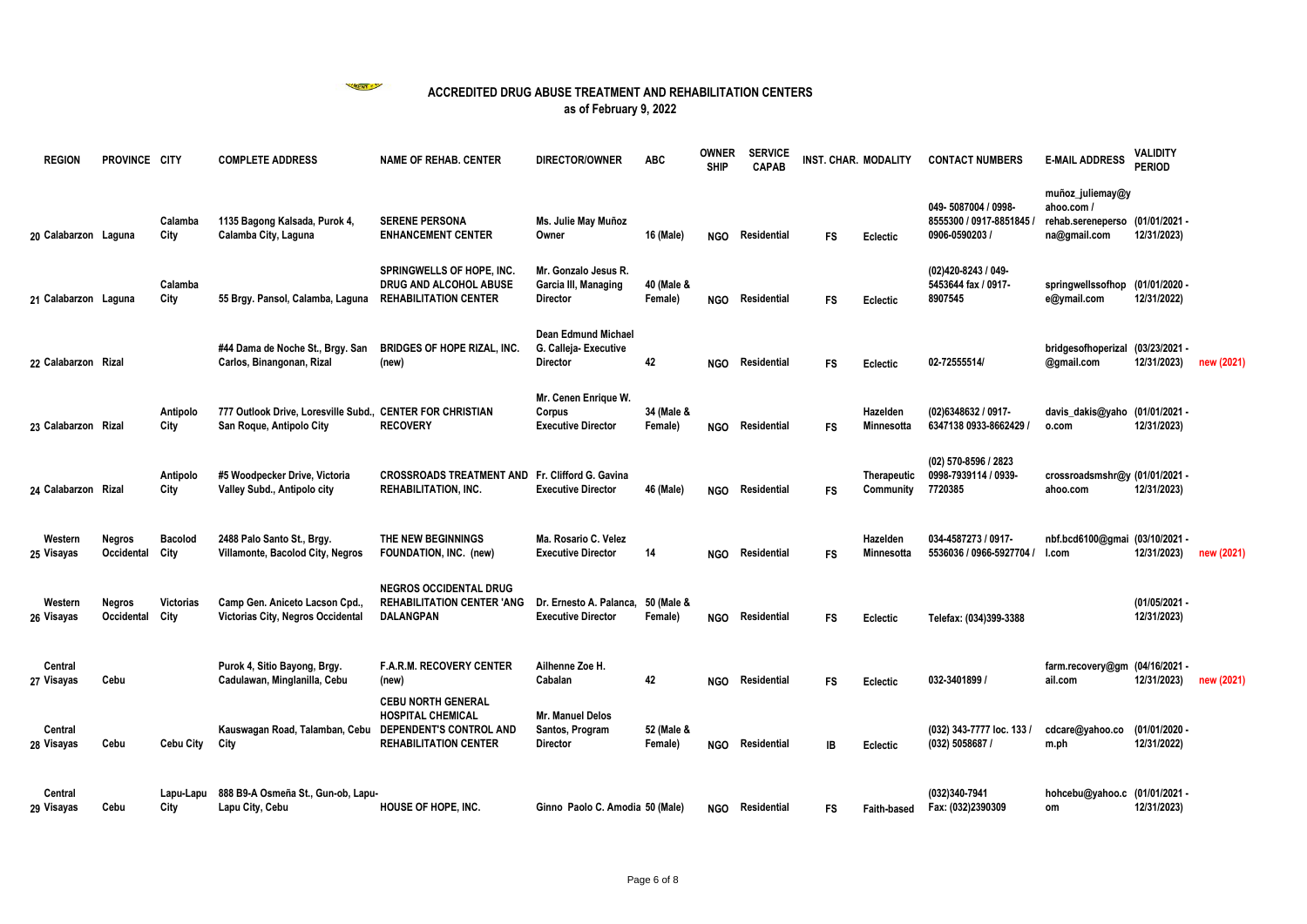

| <b>REGION</b>                  | PROVINCE CITY                |                        | <b>COMPLETE ADDRESS</b>                                                 | <b>NAME OF REHAB. CENTER</b>                                                                                    | <b>DIRECTOR/OWNER</b>                                           | <b>ABC</b>            | OWNER<br><b>SHIP</b> | <b>SERVICE</b><br><b>CAPAB</b> | INST. CHAR. MODALITY |                               | <b>CONTACT NUMBERS</b>                                                             | <b>E-MAIL ADDRESS</b>                          | VALIDITY<br><b>PERIOD</b>    |            |
|--------------------------------|------------------------------|------------------------|-------------------------------------------------------------------------|-----------------------------------------------------------------------------------------------------------------|-----------------------------------------------------------------|-----------------------|----------------------|--------------------------------|----------------------|-------------------------------|------------------------------------------------------------------------------------|------------------------------------------------|------------------------------|------------|
| Central<br>30 Visayas          | Cebu                         | Mandaue<br>City        | 3-211 P. Sanchez St., Brgy.<br>Pagsabungan, Mandaue City, Cebu          | <b>180 DEGREES INCORPORATED</b><br>(new)                                                                        | Ramon M. Fernandez III<br>(Program Director)                    | 40                    | <b>NGO</b>           | Residential                    | <b>FS</b>            | Eclectic                      | 032-2346480 /                                                                      | 180degreescebu@<br>gmail.com                   | (04/23/2021 -<br>12/31/2023) | new (2021) |
| Central<br>31 Visayas          | Cebu                         | <b>Mandaue</b><br>City | Upper Malibu Beach St.,<br>Subangdatu, Mandaue City, Cebu               | <b>ROADS AND BRIDGES TO</b><br><b>RECOVERY DRUG TREATMENT</b><br>AND REHABILITATION CENTER                      | Dr. Benita Sta. Ana-<br>Ponio, Executive<br><b>Director</b>     | 80 (Male &<br>Female) | <b>NGO</b>           | Residential                    | <b>FS</b>            | Therapeutic<br>Community      | (02)643-6006 / 3442112<br>loc.103, 104 /                                           | rbr_cebu@yahoo.c (01/01/2020 -<br>om           | 12/31/2022)                  |            |
| Eastern<br>32 Visayas          | Leyte                        | Tacloban<br>City       | #134 Brgy. 71 Naga-naga, Tacloban<br>City, Leyte                        | NEWFOUNDWAY TREATMENT<br><b>CENTER INC. (new)</b>                                                               | <b>Manuelito Arradaza</b><br><b>Center Director</b>             | 10                    | <b>NGO</b>           | Residential                    | <b>FS</b>            | Eclectic                      | 053-8882228 / 0917-<br>1339566 / 090508921171 /<br>0999-8557292                    | newfoundwayrehab 08/23/2021 -<br>@gmail.com    | 12/31/2023                   | new (2021) |
| <b>Northern</b><br>33 Mindanao | <b>Misamis</b><br>Occidental |                        | Purok Mauswagon, Tinago, Ozamis<br>Ozamis City City, Misamis Occidental | IT WORKS! CHEMICAL<br><b>DEPENDENCY TREATMENT</b><br><b>CENTER, INC.</b>                                        | Mr. Florencio Joseph M.<br>Francisco<br><b>Program Director</b> | 25 (Male)             | <b>NGO</b>           | Residential                    | <b>FS</b>            | Hazelden<br><b>Minnesotta</b> | (088)521-1281                                                                      | renefranph@yahoo (01/01/2021 -<br>.com         | 12/31/2023)                  |            |
| 34 Davao                       | Davao del<br>Sur             | Davao City             | Purok 8, Bago Saka, Bago Gallera,<br>Davao City, Davao del Sur          | J.J. VALDERRAMA BEHAVIORAL<br><b>MANAGEMENT CENTER</b>                                                          | Mr. Jerry Joseph C.<br>Valderrama                               | 12 (Male &<br>Female) | <b>NGO</b>           | Residential                    | <b>FS</b>            | Eclectic                      | 082-2872215 / 0922-<br>8589830 / 0939-9341028 /                                    | jjvbmcgmail.com                                | (01/01/2022 -<br>12/31/2024) |            |
| 35 Davao                       | Davao del<br>Sur             | Davao City             | Babista Compd., Beach Club Road,<br>Lanang, Davao City                  | NEW DAY RECOVERY CENTER.<br>INC.                                                                                | Dr. Bernardo Lupisan<br>Conde                                   | 40 (Male &<br>Female) | <b>NGO</b>           | Residential                    | <b>FS</b>            | Eclectic                      | (082)2331719 loc. 109                                                              | addichonadbmp.nd (03/04/2021 -<br>rc@gmail.com | 12/31/2023)                  |            |
| 36 NCR                         |                              | Quezon City City       | #12 Orestes Lane, Mariposa St.,<br>Bagong Lipunan ng Crame, Quezon      | BRIDGES OF HOPE (Q.C.), INC.                                                                                    | Mr. Dean Calleja,<br><b>Administrative Director 20</b>          |                       | <b>NGO</b>           | Residential                    | <b>FS</b>            | Therapeutic<br>Coomunity      | 5033438/02-<br>70905086/09178325401/09 bridgesqc12@gmai (01/01/2022 -<br>171177139 | l.com                                          | 12/31/2024)                  |            |
| 37 NCR                         |                              | Quezon City City       | #8 Arsen St., Heavenly Drive, Brgy,<br>San Agustin, Novaliches, Quezon  | <b>GEULLAH CHRISTIAN RETREAT</b><br><b>HOUSE</b>                                                                | <b>Mr. Arian Ferrer</b>                                         | 19 (male)             | <b>NGO</b>           | Residential                    | <b>FS</b>            | Hazelden<br>Minnesotta        | 02-9831482                                                                         |                                                | (01/01/2021 -<br>12/31/2023) |            |
| 38 NCR                         |                              |                        | #11 Jaquar Street., West Fairview,<br>Quezon City Quezon City           | <b>HEALING PATH FOUNDATION-HP.</b><br>INC. (new)                                                                | Dr. Alarianito M. Blanco 22                                     |                       | <b>NGO</b>           | Residential                    | <b>FS</b>            | Eclectic                      | 02-3707205 / 0967-<br>6056274                                                      |                                                | (07/09/2021 -<br>12/31/2023  | new (2021) |
| 39 NCR                         |                              | Parañaque<br>City      | 364 Aguirre Ave. Phase 3, BF<br>Homes, Parañaque City                   | <b>BRIDGES OF HOPE BF INC.</b><br>(FORMERLY: BH DRUGS AND<br>ALCOHOL REHABILITATION<br><b>FOUNDATION, INC.)</b> | Mr. Robert R. Ty,<br><b>Executive Director</b>                  | 40 (Male &<br>Female) | <b>NGO</b>           | Residential                    | FS                   | Eclectic                      | 622-0193/0917-3099488 /<br>5192730 /                                               | boh.rehab@gmail.c (11/23/2020 -<br>om          | 12/31/2022)                  |            |